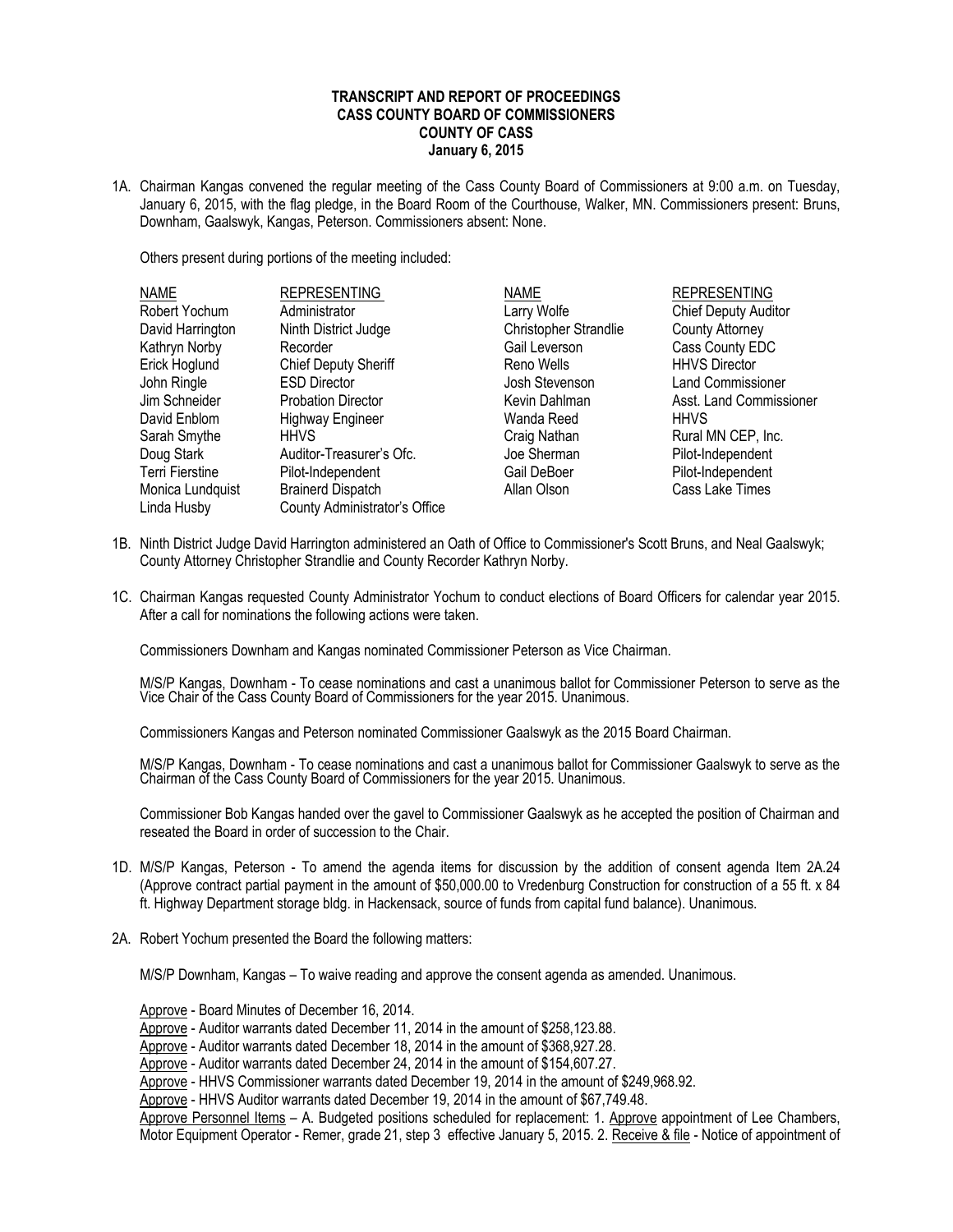Margaret "Maggie" Mellby, Collection Officer, grade 20, step 2 to Eligibility Worker, grade 22, step 1 effective January 10, 2015, and Receive & file - Notice of intent to fill budgeted Collection Officer position, grade 20. 3. Receive & file - Notice of intent to fill budgeted ESD Resource Specialist, position vacated by Retta Freeman, grade 26 in 2015. 4. Receive & file -Notice of retirement of Larry Day, Assistant Hwy. Shop Manager Walker Shop, effective December 16, 2014. 5. Receive & file - Notice of temporary appointment of Shannon Rettke, Assistant Hwy. Shop Manager Walker Shop, grade 26, step 8, effective December 29, 2014. 6. Receive & file - Notice of retirement of Albert Disterhaupt, Pillager/Pine River Hwy. Area Maintenance Foreman, effective December 31, 2014. B. Positions scheduled for no replacement at this time: None. C. Other. None.

Approve licenses – Gambling - Northland Lions @ Pickled Loon Saloon - Howard Prushek, Remer Twp; Northstar Sportsmen's Club @ Moondance - Brian Degrote, Turtle Lake. On & Off Sale 3.2 Beer - Riverview RV Parks - Jeff Chlebecek, Wilson. On Sale 3.2 Beer - Cass Lake Lodge - 2 Balls, Inc., Pike Bay. On Sale Intoxicating including Sunday - Pickled Loon Saloon - Larsons Restaurants, LLC, Remer Twp.

Approve - 2015 standard mileage rate for miles driven after December 31, 2014 – Full rate (No county department vehicle available) at \$.57.5 per mile, adjusted rate (County department vehicle available and not used) 28.0¢ per mile.

Approve - Daily meal and incidental expense reimbursement for FY2015 - The base daily per diem M&IE rate is \$46.00. Locality does not apply when no overnight travel is involved. The daily per diem M&IE rates for overnight travel in Minnesota are: Olmstead County – up to \$51 per day; Dakota and St. Louis County – up to \$56 per day; Hennepin County and Ramsey County – up to \$71 per day; All other localities in Minnesota – up to \$46 per day. Must be accompanied by an itemized receipt. For localities outside Minnesota, see per diem table on Cass County website, or obtain copy at the Auditor-Treasurer's Office, effective January 1, 2015.

Accept - Donation to Probation Dept. - \$952.00 from Drive Right 365 to purchase two (2) Alco-Sensor FST units; Sheriff's Ofc.-\$100.00 for the care of K9 Yankee from Margaret Brown.

Receive & file - Timber auction results of December 18, 2014 totaling 9,365.00 cords plus 139.50 mbf saw timber totaling \$243,609.00.

Receive & file - Quit Claim Deed from Stockman Trucking LLC of parcel #31-026-2204 (land transfer to Cass County per operations agreement).

Approve - Reimbursement of HRA per diem and mileage expense in the amount of \$2,900.00 from August 1, 2014 – December 31, 2014.

Approve - Out of state travel for County Recorder Kathryn Norby – PRIA Winter Symposium, Arlington, VA on Feb. 17-20, 2015.

Receive & file - Quarterly report of litigated claims.

Approve - Submission for HHVS to apply to the MN Child Passenger Safety Program requesting 10 car seats.

Approve - Capital project payments: Anderson Brothers Construction (Inv. #133095) – Pine River Post Ofc. - \$2,920.00; Hackensack Highway Shop upgrades-\$1,950.00; Walker Recycling Center grade & pavement – ESD - \$22,500.00.

Receive & file - Pine River Joint Airport Zoning Board Notice of hearing on Jan. 12, 2015 to consider adoption of Airport Zoning Ordinance.

Approve - Financial contribution for FY2015 – County Agricultural Association (Pine River) in the amount of \$5,000.00.

Approve - Cardboard collection (OCC) form of agreement to Waste Partners thru December 31, 2017.

Receive & file - HHVS Cash Account Balance Comparison and Child Service Costs through November 2014.

Approve - HHVS Purchase of Service contracts from January 1, 2015 through December 31, 2015: Kristi Lind Wheatley, dba Mental Health Services of Bemidji, Inc. - No change; Peggy Dolney, Interpreter Services - No change; Burton Haugen, M.D. Medical Consultant - No change; Pequot Lakes Physical Therapy Services, Inc. - No change; Lynette Wagner, LICSW - No change; Pat Cortese, Ph.D. - No change; Nystrom and Associates, Ltd. – No change; Receive and file: Family Safety Network of Cass County for funds obtained from Annual Radiothon; Receive and file: Families in Transition Services, Inc. to provide Supervised Visitation for families in transition.

Approve - Contract partial payment in the amount of \$50,000.00 to Vredenburg Construction for construction of a 55 ft. x 84 ft. Highway Department storage bldg. in Hackensack, source of funds from capital fund balance.

2B. County Administrator Yochum presented the draft 2015 meeting rules of business and reported no requests to date from the public, Board, or staff for amendments to the 2014 rules.

Commissioner Kangas offered Resolution No. 01-15 and moved its adoption, Commissioner Peterson seconded:

WHEREAS, the County of Cass annually reviews and adopts rules of procedure governing the conduct of Cass County Board of Commissioner's meetings.

NOW, THEREFORE, BE IT RESOLVED:

Section 1. That the following County Board Meeting Rules of Business are hereby adopted: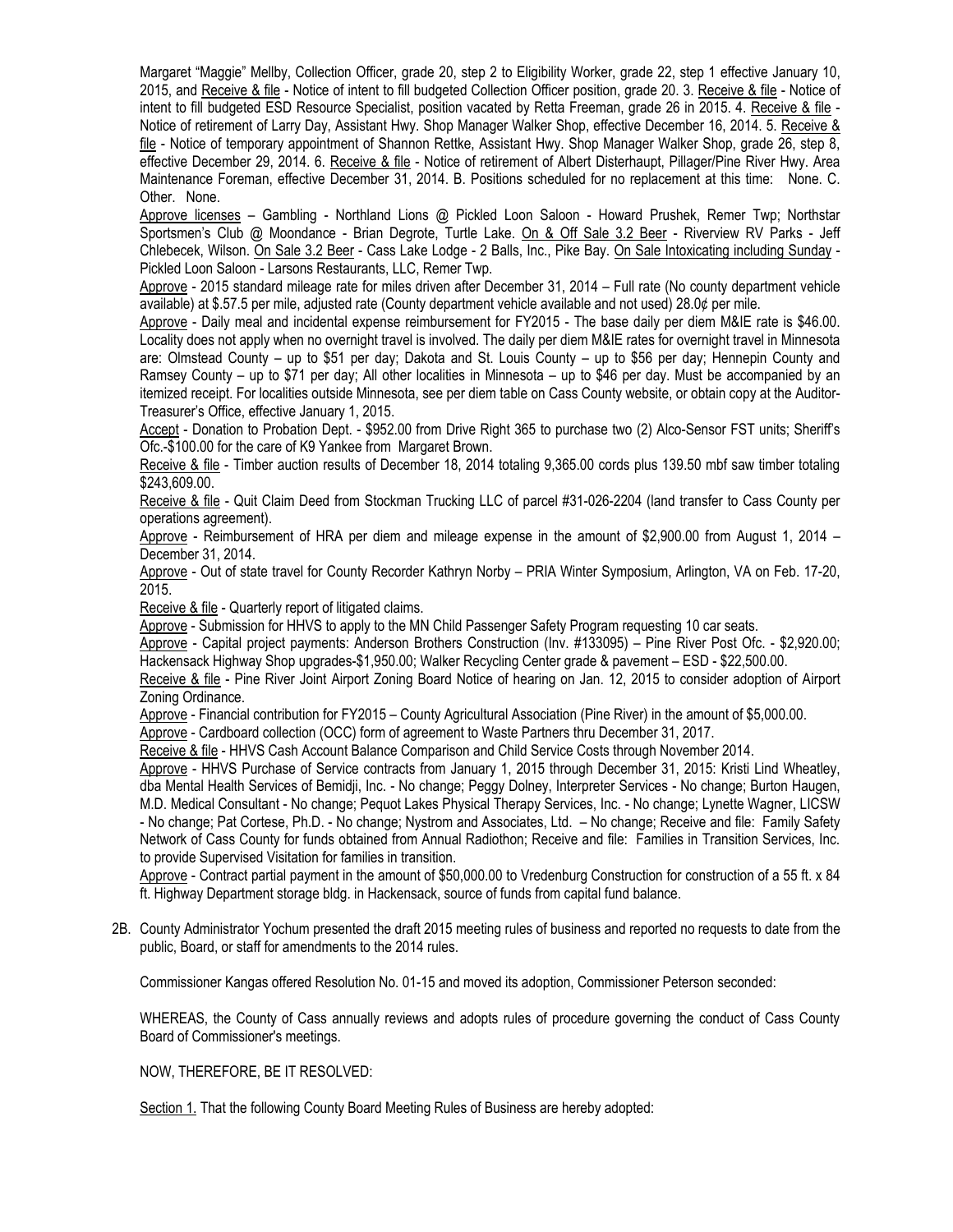## COUNTY BOARD MEETING RULES OF BUSINESS

Rule 1. Regular Meetings. The Board shall hold regular meetings on the first and third Tuesday of each month.

Regular meetings shall commence at 9:00 A.M. at the Cass County Courthouse for the first Tuesday of the month and 9:00 A.M. at the Land Department Building, Backus MN for the third Tuesday of the month except the regular meetings from May through September shall be scheduled during 2015 at various locations throughout the Board of Commissioner Districts and shall commence at 6:00 P.M. (January 4, 2005 amendment) (January 2, 2007 amendment).

Rule 2. Special Meetings. The Chair or three members of the Board may call special meetings. Such meetings shall be called with a twelve hour advance notice to all available Board members and members of the news media. If time will allow, published notice in the official newspaper shall be given to the public.

Notwithstanding any other requirements, notice shall be published on the County Courthouse bulletin board. Either or both notice shall specify: (1) the specific item or items to be considered at the special meeting, and (2) the date, time, and place of the meeting. Special meetings of the County shall be held in the County Courthouse, unless the Board has determined that other facilities are to be used. All specials meetings of the Board shall be limited to the specific item or items set forth in the notice.

Rule 3. Presiding Officer. Roll Call. The Board Chair, or in the Board Chair's absence, the Vice Chair of the Board shall take the chair at the time appointed for the meeting and call the Board to order. The Board Chair or Vice Chair calling the meeting to order shall be the Presiding Officer for the balance of the meeting.

Rule 4. Quorum. A majority of the members of the Board shall constitute a quorum for the transaction of business. The Board Chair shall be a member of the Board, and shall have the right to vote on all matters coming before it, but shall have no veto power.

Rule 5. Minutes. The Administrator shall prepare written copies of the minutes of the preceding meeting of the Board of Commissioners and distribute them to its members no later than the start of its current session. One or more copies of the minutes shall be available in the Office of the Administrator for examination by members of the public. Upon the appearance of a quorum at a Commissioners Board Meeting, the Board Chair shall inquire of the Board whether they wish to approve, disapprove, or amend the minutes of the previous meeting of the Board of Commissioners as prepared by the Administrator. Any mistake or omission in the minutes may then be corrected by the Board.

Rule 6. Order of Business. The Board Chair or Vice Chair of the Board shall preserve order and decorum. The Administrator shall act as parliamentarian and the Board Chair shall decide questions of order, subject to an appeal to the Board. The Administrator shall prepare a written agenda in advance of all board meetings and shall place Call to Order as Item No. 1; and thereafter other items of business in the order of presentation which the Administrator deems best or as directed by the Board of Commissioners. Members of the public or County staff wishing to place an item of business upon the agenda shall advise the Administrator of the particular item of business not later than Tuesday immediately preceding the Board meeting. The Administrator shall release the proposed agenda not later than the Wednesday immediately preceding the Board Meeting. Further, the Administrator shall release the Board information packet not later than the Thursday immediately preceding the Board Meeting. (January 8, 2008 amendment)

A person requesting that an item be placed on the agenda shall furnish sufficient details so as to enable the Administrator to enter the item on the board meeting agenda in a summary adequate to alert the public as to the nature of the matter to be discussed. If the Administrator is unable, from the information received, to prepare a summary, the Administrator may refuse to place the matter on the agenda.

The Board by majority vote may amend the proposed agenda. After approval of the proposed agenda no amendments will be made except upon a 4/5th vote of the Board.

A citizen comment period will be provided during the regular board meetings which will allow citizens to address the Commissioners for up to three minutes about a topic that is not on the agenda. In order to use the citizen comment period, the individual must sign up before the Board approves the proposed meeting agenda. The Board of Commissioners may take action on subjects brought up during the citizen comment period. (January 3, 2006 amendment).

Rule 7. Recognition by Chair. Every Board member or member of the public shall respectfully address the Chair by the appellation of "Mr. Chairman" or "Madame Chair", and shall not speak further until recognized the Chair. Once a member of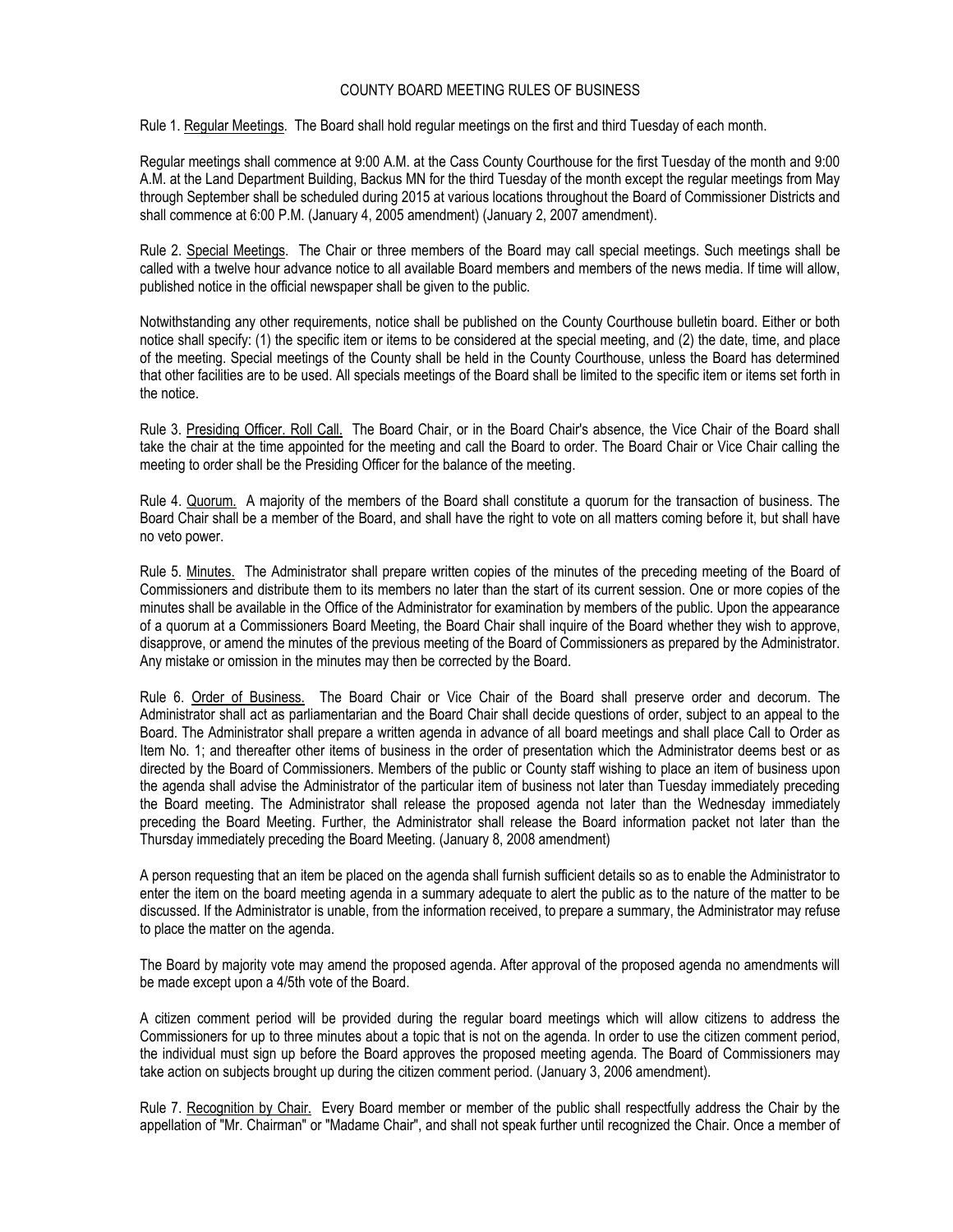the audience has been recognized by the Chair as requesting to address the Board of Commissioners, the Chair shall require the individual to identify themselves by stating their name and address.

Rule 8. Designation by Chair. When two or more members request to speak, the Chair or Presiding Officer shall designate who is first to speak, but in all cases the member who shall first address the Chair shall speak first.

Rule 9. Debated Motion. No ordinary motion shall be debated, or put, unless the same is seconded by a board member (or the chair). (Amended on March 20, 2001). The Chair or Presiding Officer shall restate any motion if requested to do so by a member of the Board of Commissioners. Items on the agenda may be debated prior to the submission of an ordinary motion. The withdrawal of either the motion or the second to a motion shall terminate debate on the motion. (January 6, 2009 amendment).

Rule 10. Motion Being Debated. Privileged Motion. When a question is under debate, no motion shall be received other than the following privileged motions: a) to lay on the table; b) to divide the question; c) to postpone indefinitely; d) to postpone to a certain day; e) to refer; f) to adjourn. The privileged motion shall have precedence in the order in which they are arranged. All privileged questions shall be decided immediately without debate. A Board member may make a negative motion to defeat a resolution or ordinance. This "objection to the consideration" of the matter is considered a privileged motion and requires a second, and must pass by a simple majority. If no motion is made on an item, the matter automatically dies or does not pass. (January 6, 2009 amendment).

Rule 11. Presentment of Petitions and Communication. Petitions and communications on the agenda may be presented by a member of the Board or by the Administrator.

Rule 12. Voting. Excuse. Failure. When a question is put by the Chair, every member present shall vote; unless the Board, for special reason, shall excuse a member prior to the calling of the roll or a legal conflict of interest prohibits a member voting. Any member, who being present when his or her name is called fails to vote upon any then pending proposition, unless previously excused by the Board, shall be counted as having voted in the positive. In all cases, the call of the roll shall be alphabetically by the family surname of each Board member except that the Chairman or Presiding Office shall vote last.

Rule 13. Calling Vote. The ayes and nays shall be called upon the passage of ordinances. Unless a member requests, other items will be by voice vote. When a vote is called for and a Board member is silent, the Board member will be recorded as voting in the affirmative on the question. A member may demand a roll call vote at any time prior to the assumption of other business.

Rule 14. Ordinances. Requests for consideration of an ordinance or ordinance amendment shall be submitted in writing to the County Board. Every proposed ordinance shall be considered at two public hearings referred to as first reading and second reading. Requests related to land use shall be referred by motion of the County Board to the Planning Commission for the purpose of conducting the first reading public hearing and adopting a singular recommendation for submittal to the County Board. The County Board will conduct the first reading public hearing in all other matters.

Any ordinance drafts referred by the Board to the Planning Commission or others shall be posted on the Cass County website; and written notice of a 30 day comment period for all proposed ordinances or amendments thereto shall be provided to all county departments, all municipalities in Cass County, adjacent counties, the Leech Lake Band of Ojibwe, the Minnesota Departments of Natural Resources and Transportation, the Mississippi Headwaters Board, and any individual, agency or organization requesting such notice. All proposed ordinances or amendment thereto shall be posted on the Cass County website for viewing. Within 60 days of the close of the comment period the first reading public hearing shall be held. Written notice of time, place and purpose of the public hearings shall be published in the official County newspaper designated by the Board and posted on the County website at least ten (10) days prior to the hearing date.

Amendments may be offered at either first or second reading public hearings when the ordinance is under consideration, however shall not be acted upon until the next regular meeting. If amendments are made, the sections of the ordinance amended shall be read as amended before the question of its passage is taken. Approval of the second reading of the ordinance shall constitute final adoption of all ordinances. When a proposed ordinance fails to pass, a motion to reconsider the same may be made, but such motion must be made at the session at which the same failed to pass and action thereupon shall be postponed to the next regular session. (May 3, 2005 amendment) (February 19, 2008 amendment).

Rule 15. Absent Member. Every member of the Board which anticipates being absent for a Board Meeting shall notify the Administrator.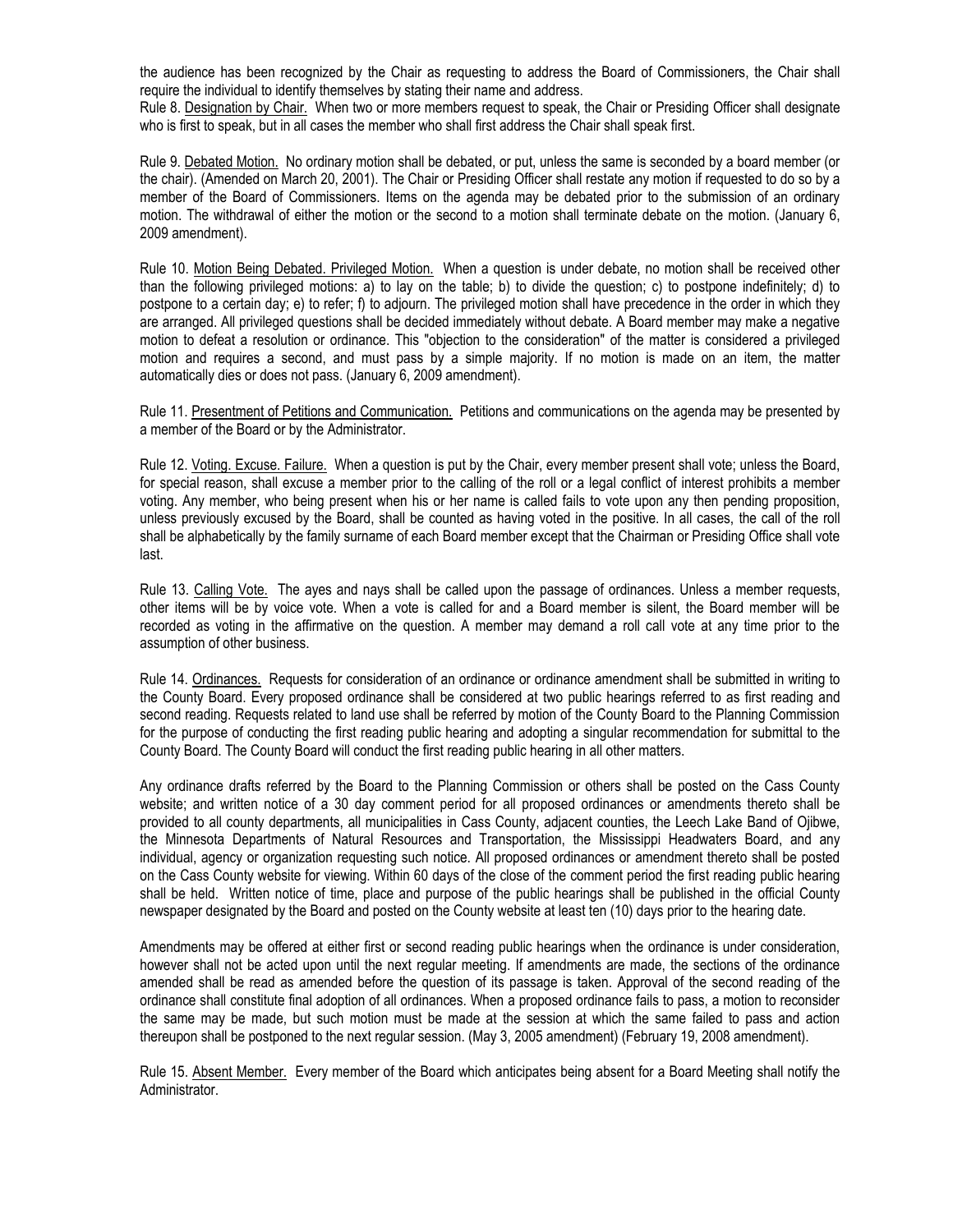Rule 16. Journal. It shall be the duty of the Administrator to keep the journal of the proceedings of the Board and perform such duties as may be required by the Board of Commissioners. The Administrator shall not allow the official journal of the County to be taken from the custody of the Administrator without the knowledge and consent of the Board. Audio taping or video taping of the board meetings may be made for reference by the Administrator, but approved minutes shall be the official record of board meetings.

Rule 17. Robert's Rules of Order. The rules of parliamentary practice, embraced in Robert's Rules of Order shall govern the Board in all cases in which they are applicable, and in which they not inconsistent with State Statute or the Standing Rules of the Board.

Rule 18. Board Committees. Any member of a Board Committee may call a committee meeting. Committee meetings shall be called with a 24-hour advance notice to all members, posted at the courthouse, and time permitting public notice provided on the web site. Items to be studied by a Board Committee shall be those items contained in the notice and any other item may be presented that is within the scope of the Committee's description. Committees shall report to the Board of Commissioners within 90 days after the item has been referred to committee. The Board shall then act on the item referred or request the Committee to continue the study**.** (January 16, 2007 amendment)

Rule 19. Suspension or Amendment of Rules. No rule of the Board shall be suspended, altered, or rescinded except upon the affirmation vote of four members of the Board, unless notice of such change shall have been given at a previous meeting in which case only a majority shall be required.

Rule 20. Publication of Minutes. The regular Board of Commissioners Meeting minute summary shall be published in the official county newspaper so as to provide the public with timely and accurate notice of the regular County Commissioners Board Meeting action.

Rule 21. Agenda is Public. Any member of the public or the news media requesting copies of any regular or special meeting agenda shall be provided the same pursuant to M.S. 13D. (January 8, 2008 amendment)

Rule 22. Board Appointments. In effort to maximize citizen participation in County government, all citizen appointments by the Board of Commissioners shall be subject to term limits. No reappointment shall be considered for any individual that has served three (3) consecutive terms or nine (9) consecutive years, whichever is more. In the event that no qualified successor is available for appointment, the term limit may be waived by the Board in one (1) year increments until a successor is appointed. (January 16, 2007 amendment)

Rule 23. Room Rental Payments. No rental payments shall be made for the use of space utilized for meetings of Cass County without specific approval of the Board. (January 2, 2007 amendment)

Section 2. That these rules shall take effect and be in force from and after their adoption by the Board of Commissioners, and any and all prior rules are hereby rescinded.

Resolution No. 01-15 was adopted by majority vote: Ayes: Bruns, Downham, Gaalswyk, Kangas, Peterson. Nays: None.

2C. Administrator Yochum presented the 2015 annual printing and publishing bids results.

|                                       | Pilot-Independent   | Press Citizen       | Cass Lake Times     |
|---------------------------------------|---------------------|---------------------|---------------------|
|                                       | (per 1.8"SAU)       | (per $1.8$ "SAU)    | (per 1.8"SAU)       |
| 1. Financial Statement                | \$4.00 Camera ready | \$9.20 Camera ready | \$4.50 Camera ready |
| 2. Financial (2 <sup>nd</sup> insert) | \$7.44 Camera ready | \$7.75 Camera ready | \$4.50 Camera ready |
| 3. Delinquent Tax List                | \$4.00 Camera ready | \$7.75 Camera ready | \$4.50 Camera ready |
| 4. Expiration of Redemption           | \$4.00 Camera ready | \$7.75 Camera ready | \$4.50 Camera ready |
| 5. Proceedings (Summary)              | \$3.44 Camera ready | \$9.20 Camera ready | \$4.50 Camera ready |
| 6. Legal Notices                      | \$4.00 Camera ready | \$9.20 Camera ready | \$4.50 Camera ready |
| 7. Additional Publication's           | \$4.00 Camera ready | \$9.20 Camera ready | \$6.00 Camera ready |
| 8. Classified Display                 | \$4.35 Camera ready | \$9.20 Camera ready | Not submitted       |

Commissioner Peterson offered Resolution No. 02–15 and moved its adoption, Commissioner Kangas seconded:

BE IT RESOLVED, the Cass County Board of Commissioners hereby accepts the low bid for 2015 county printing and publishing of the Pilot Independent, for items as specified: Item 1. - Financial Statement, Item 3. - Delinquent Real Estate Tax List, Item 4. - Notice of Expiration of Redemption, Item 5. - Summary of Proceedings of the County Board, Item 6. – Legal Notices, Item 7. - Additional Publications and Item 8. - Classified Display.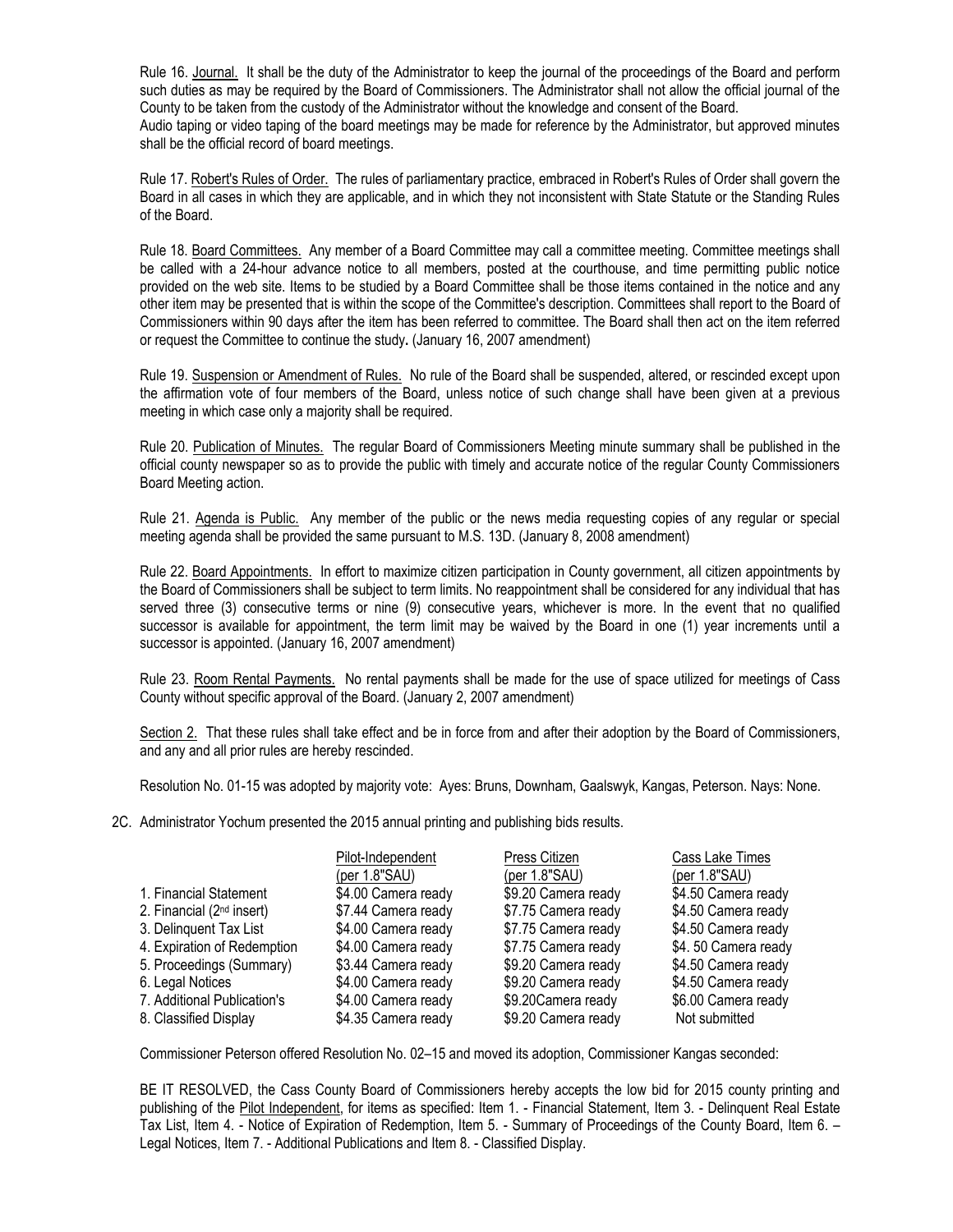BE IT RESOLVED, and that the Cass County Board of Commissioners hereby accepts the low bid for 2015 county printing and publishing of Item 2. - Second Publication of Financial Statement to the Cass Lake Times.

BE IT FURTHER RESOLVED that the Pilot Independent is hereby designated by the Cass County Board as the "official newspaper" in which the notice and list of the real estate remaining delinquent on the first Monday of January, 2015, shall be published.

Resolution No. 02-15 was adopted by majority vote: Ayes: Bruns, Downham, Gaalswyk, Kangas, Peterson. Nays: None.

2D. Administrator Yochum presented a list of 2015 Committee vacancies and related citizen appointment applications. After discussion of each appointment the Chair requested a single motion to approve the list as established by consensus of the Board.

M/S/P Kangas, Downham – To approve the following 2015 Committee appointments. Unanimous.

**AMC DELEGATES** - All County Board Members (5), Robert Yochum, Sharon K. Anderson, Dave Enblom. **AMC FUTURES TASK FORCE** - Neal Gaalswyk

**BI-COUNTY CAP** - Sharon K. Anderson, Lorraine Mix, Citizen - OPEN

**BUDGET COMMITTEE** - Jeff Peterson, Neal Gaalswyk, District 1 - Earl North, District 2 - Chris Hanneken, District 3 - Dan Meier, District 4 - Jim Lohr, District 5 - Rick Baird, staff advisors, non-voting - Robert Yochum, Larry Wolfe, Mark Peterson, Sharon K. Anderson

**CAMP RIPLEY ADVISORY BOARD** - Neal Gaalswyk

**CASS COUNTY/LEECH LAKE WELLNESS COURT STEERING COMMITTEE** - Dick Downham **CENTRAL MN COUNCIL ON AGING** - Jeff Peterson

**CENTRAL MN EMS REGION** - Neal Gaalswyk, Bill Bernhjelm (Advisory), Bonnie Jepson (Alternate)

**CIVIL SERVICE COMMISSION** – Steven Johnson, Buford Johnson, Harlan Johnson

**COUNTY EXTENSION COMMITTEE** - Jeff Peterson, Bob Kangas, Patty Muscovitz (replaces A-T as Committee Recorder), At Large - Carol Lovro, District 1 - Greg Booth, District 2 - Sue Wiese, District 3 - Barb Frederick, District 4 - Samantha Croatt, District 5 - Susan Wake

**ECONOMIC DEVELOPMENT CORPORATION** - Bob Kangas, Scott Bruns, Ex-Officio Robert Yochum

**FAMILY CENTER HOME VISITOR COMMITTEE** - Neal Gaalswyk, Jamie Richter

**FAMILY SERVICE COLLABORATIVE BOARD** - Neal Gaalswyk, Bob Kangas (alternate), Jamie Richter

## **FEMA FOOD SHELF BOARD (BI-CAP)** - Lorraine Mix

**HEALTH, HUMAN, & VETERAN SERVICES ADVISORY COMMITTEE** - Dick Downham, District 1 - Earl North, District 2 - Glenna Tappe, District 3 - Joan Kumpula, District 4 - Judy Berg, District 5 - Peggy Schluter; Representing providers of services - School Administrator - Cathy Bettino, Practicing Physician - Burton Haugen, Leech Lake Reservation- Open

Registered Nurse - Shirley Hovey, EMS Task Force - Wilma Griffin, Rural MN CEP - Susan Hilgart; Representing those receiving services - Veteran - Wayne LaDuke, Veteran - Don Fowler, Low Income - Deb Allison, Family Centers - Betty Doss, MI, DD, Elderly - Open, Families/Children - Cynthia Carlson, Sr. Transportation - Bernadette Miller

**HOUSING & REDEVELOPMENT AUTHORITY** -District 1 - Sandra Shade, District 2 - Jean Kline, District 3 - Michael Nethercutt, District 4 – OPEN, District 5 - Paul Ritter

**OUT-OF-HOME PLACEMENT SCREENING TEAM** - Chair - James Schneider, County Board Member - Jeff Peterson, Cass County Sheriff or designee, County Attorney or designee, Social Services Manager or designee, Probation Director or designee, Leech Lake Band Appointee, Mental Health Professional, Guardian Ad Litem designee, Health, Human, & Veterans Services Director or designee

**INSURANCE COMMITTEE** - Dick Downham, Scott Bruns

**JUDICIAL WORK GROUP** - Neal Gaalswyk, Dick Downham (alternate)

**KITCHIGAMI LIBRARY** - Neal Gaalswyk, Scott Bruns (alternate)

**LAW LIBRARY** - Neal Gaalswyk, Robert Yochum (alternate)

**LEECH LAKE BAND LIAISON COMMITTEE** - Dick Downham, Scott Bruns

**MEDICAL CONSULTANT CONTRACT** - Burton Haugen, M.D.

**MEDICAL EXAMINER** - Dr. Michael McGee

**MISSISSIPPI HEADWATERS BOARD** - Neal Gaalswyk, Scott Burns (alternate), Citizen - William Brown, Technical Representative - John Ringle

**MINNESOTA COUNTIES COMPUTER COOPERATIVE** - Tim Richardson, Dianne Poncelet (alternate)

**MINNESOTA COUNTIES INFORMATION SYSTEM (MCIS)** - Sharon K. Anderson, Tim Richardson, Mark Peterson (alternate)

**NACo PUBLIC STEERING COMMITTEE** - Tabled

**NATURAL RESOURCE ADVISORY COMMITTEE** - SWCD Board - District 1 - Thomas Kuschel, District 2 - Kenneth LaPorte, District 3 - James Ballenthin, District 4 - Clifton Peterson, District 5 - Jane Ekholm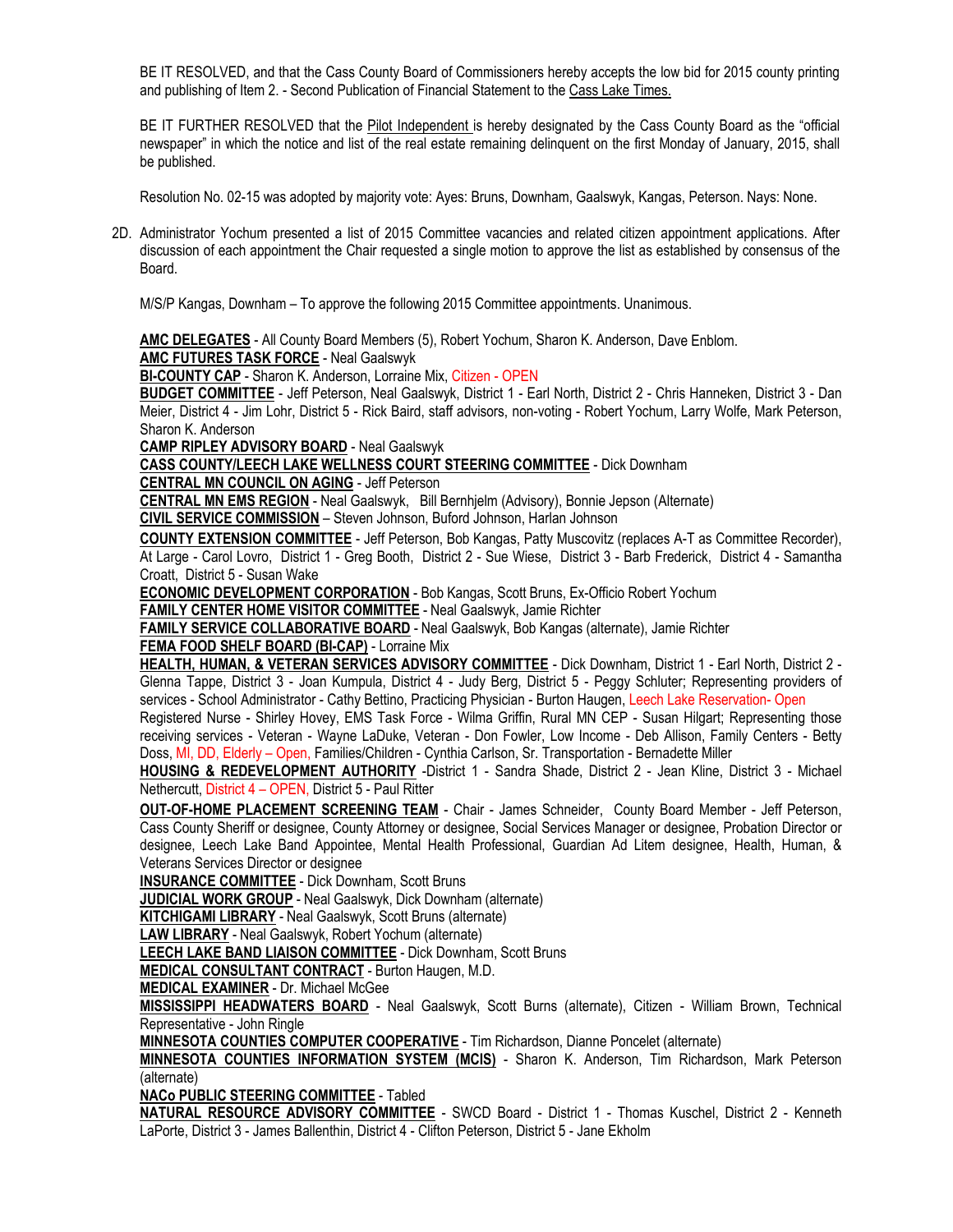## **NW MN HOUSEHOLD HAZARDOUS WASTE MANAGEMENT BOARD** - Scott Bruns

**NW JUVENILE TRAINING CENTER** - Jim Schneider, Tom Burch

**PAUL BUNYAN EXPRESSWAY** - Bob Kangas

**PERSONNEL COMMITTEE OF THE BOARD** - Dick Downham, Neal Gaalswyk, Scott Burns (alternate)

**PLANNING COMMISSION** - Board Chair Neal Gaalswyk, Jeff Peterson (alternate) (Ex-offcio, non-voting), District 1 - Tim Moore, District 2 - Bill Fitch, District 3 - Mike Froehlig, District 4 - Willard Pehling, District 5 - Susan Sundberg, At Large - Ken Kostial, SWCD - Ken LaPorte, At Large Alternate - Jim Ballenthin, At Large Alternate - Open

**NE REGIONAL ARMER BOARD** - Dick Downham, Tom Burch (alternate)

**REGION 5 DEVELOPMENT COMMISSION** - Bob Kangas

**RURAL FIRE ASSOCIATION JOINT POWERS (UNORGANIZED TOWNSHIP)** - Dick Downham

**PINE RIVER SANITARY DISTRICT** -Bob Kangas (ex-officio), City of Pine River - Randolph Larsen, and Gary Siltman; City of Chickamaw Beach - Robert Hobson; Barclay Township - Marvin Ryan; Wilson Township - Alan Johnson **SWCD - LIAISON COMMITTEE** - Jeff Peterson, Neal Gaalswyk, SWCD Supervisors Chair and Vice-Chair

3A. Chief Deputy Sheriff Erick Hoglund presented an agreement to provide law enforcement services by the Cass County Sheriff's Office as requested by the City of Cass Lake. The agreement extends present services commencing January 1, 2015 until December 31, 2019 with a renewal date of January 1, 2020 and every five years thereafter unless terminated as provided in the contract. Mr. Hoglund also commented the budget will be reviewed annually under the contract terms.

M/S/P Downham, Peterson – To authorize the Board Chair and Sheriff to execute the City of Cass Lake Law Enforcement Contract commencing January 1, 2015 until December 31, 2019 with a renewal date of January 1, 2020 and every five years thereafter unless terminated as provided in the contract. Unanimous.

4A. Assistant Land Commissioner Kevin Dahlman explained that County Board policy has allowed the Land Department to waive the "pay in full requirements" on timber sale extensions every year for the past four years (most have been weather related). Consistent with the Forest Resource Management Plan Mr. Dahlman reported the SWCD Board was consulted on December 18, 2014 and presented their recommended policy.

M/S/P Downham, Kangas – To accept the SWCD Board recommendation as presented and approve the timber sale extension policy as follows: No permit shall be extended except for good and sufficient reason. In the event an extension is granted, it shall be for one (1) additional year with an increase in the down payment equal to 25% of the bid up price. An additional one (1) year extension will require the permit to be paid in full. No extension will be granted on any sale that is two years past the original expiration date. Unanimous.

5A. Highway Engineer Dave Enblom presented Resolution No. 03-15 for final payment on Contract No. 14375 Project CP 2013- 1 (CR #143) reconstruction project, CP 2013-2 (CR #75) trail project, and CP 2013-4 (CR #143) surfacing project. Upon receipt of all final documentation Mr. Enblom requested authority to make final payment in the amount of \$1,345,024.51 (approximately \$18,000 contract underrun).

Commissioner Peterson offered Resolution No. 03-15 and moved its adoption, Commissioner Kangas seconded:

WHEREAS: Contract No. 14375 Project CP 2013-1 (CR #143) reconstruction project, CP 2013-2 (CR #75) trail project, and CP 2013-4 (CR #143) surfacing project has in all things been completed, and the County Board being fully advised in the premises.

NOW THEN BE IT RESOLVED that we do hereby accept said completed project in the total contract amount of \$1,345,024.51 for and in behalf of the County of Cass and upon receipt of all final documentation authorize final payment.

Resolution No. 03-15 was adopted by majority vote: Ayes: Bruns, Downham, Gaalswyk, Kangas, Peterson. Nays: None.

5B. Mr. Enblom presented Resolution No. 04-15 for final payment on Contract No. 11936 Project SP 1119-36 and CP 011- 2013 (TH 371 widening and Shingobee Connection Trail Phase V). Upon receipt of all final documentation Mr. Enblom requested authority to make final payment in the amount of \$935,129.92 (approximately \$14,000 contract overrun).

Commissioner Bruns offered Resolution No. 04-15 and moved its adoption, Commissioner Gaalswyk seconded:

WHEREAS: Contract No. 11936 Project SP 1119-36 and CP 011- 2013 (TH 371 widening and Shingobee Connection Trail Phase V) has in all things been completed, and the County Board being fully advised in the premises.